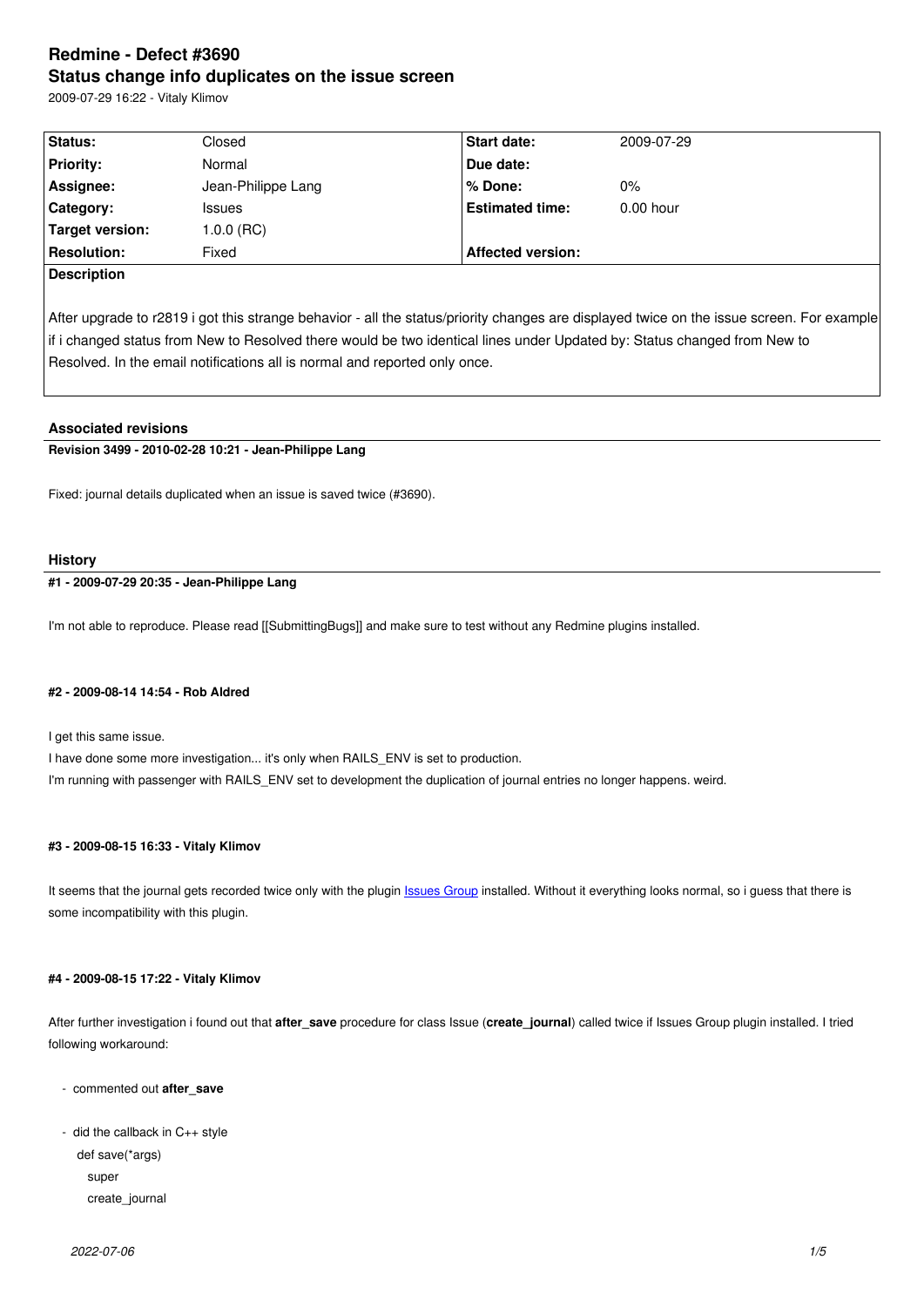end

this way everything works as it should be.

To me it seems like some bug in Rails interpreter itself but i am new to Ruby and Rails so it is just guess

# **#5 - 2009-08-17 07:31 - Vitaly Klimov**

Small changes to the code to favor args and return value

def save(\*args)  $value = super('aras)$  create\_journal return value end

# **#6 - 2009-08-17 11:46 - Rob Aldred**

is this going to redmine trunk?

## **#7 - 2009-08-17 11:47 - Rob Aldred**

great work btw :)

## **#8 - 2009-10-09 17:43 - Roland Discein**

Jean-Philippe Lang wrote:

*I'm not able to reproduce. Please read [[SubmittingBugs]] and make sure to test without any Redmine plugins installed.*

respect, because they believe the community have to patch redmine sources instead of patching plugins. the solution posted below destroys ability to post issue changes via email.

# **#9 - 2010-02-23 20:48 - Nanda P**

*- File Journal\_Detail\_Duplicate.jpg added*

Same issue

Journal\_Detail\_Duplicate.jpg

Redmine 0.9.2.devel.3474 (MySQL)

## **#10 - 2010-02-28 10:23 - Jean-Philippe Lang**

*- Status changed from New to Closed*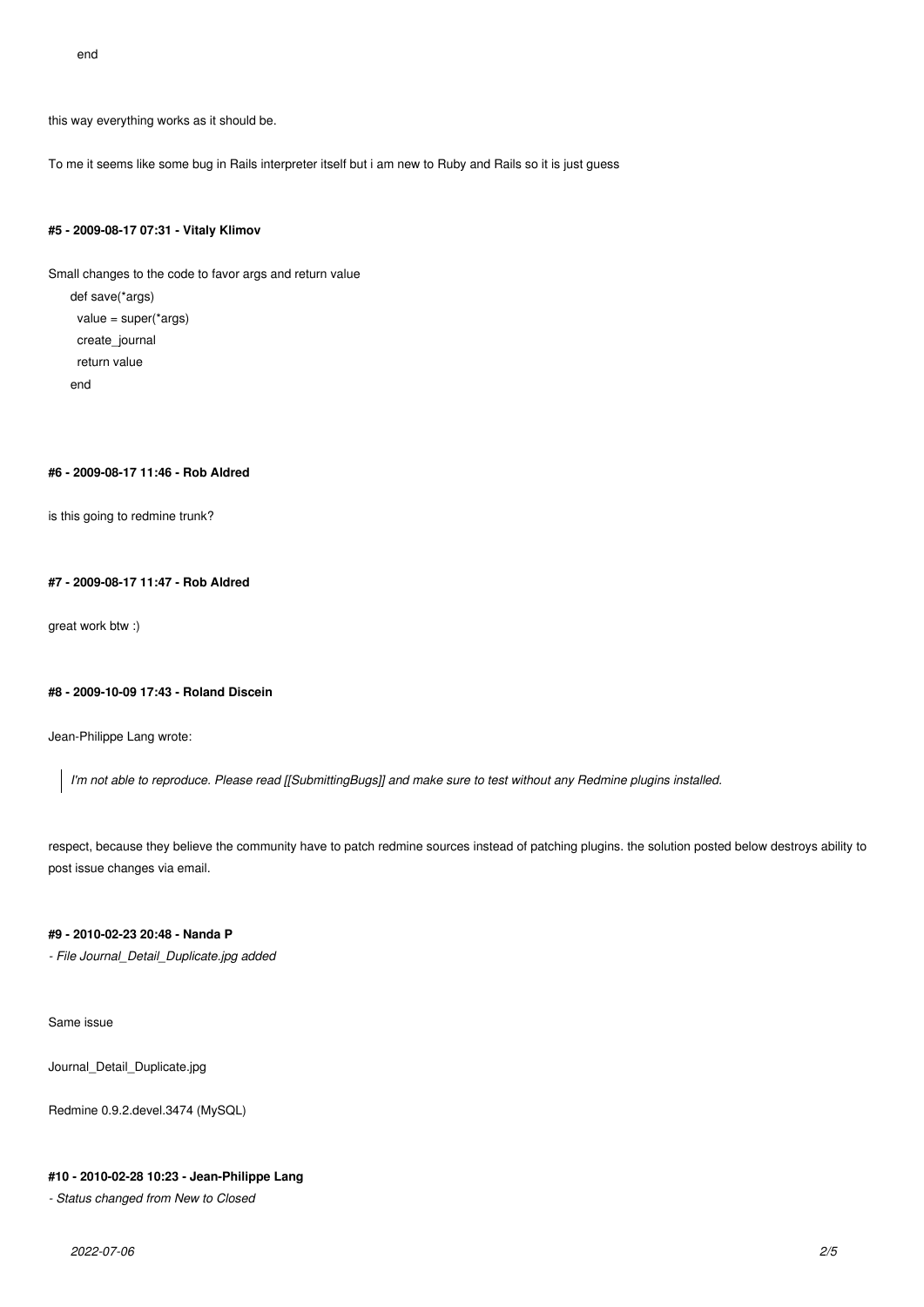*- Target version set to 1.0.0 (RC)*

*- Resolution set to Fixed*

This is fixed in r3499.

Saving an issue twice won't duplicate change details any more.

### **#11 - 2010-02-28 17:10 - Nanda P**

*- File RedMine\_History\_Duplicate.jpg added*

*- Status changed from Closed to Reopened*

Still the same issue. :(

RedMine\_History\_Duplicate.jpg

Redmine 0.9.3.devel.3514 (MySQL)

## **#12 - 2010-02-28 17:10 - Nanda P**

RedMine\_History\_Duplicate.jpg

## **#13 - 2010-02-28 17:27 - Jean-Philippe Lang**

The fix is not retroactive, it won't remove existing duplicates from your database. Did the last issue update that I see on your screenshot occur after you upgraded to r3499?

#### **#14 - 2010-02-28 18:00 - Nanda P**

Yes, I am getting the duplicate issue after upgrading to latest revision (Redmine 0.9.3.devel.3514 (MySQL))

I understand it won't remove existing duplicates from the database

# **#15 - 2010-02-28 18:17 - Vitaly Klimov**

Do you have Issues Group plugin installed? In my case this was related to Issue Groups plugin - it seems that Rails somehow mixes up callbacks chain for after\_save for patched issue model.

#### **#16 - 2010-02-28 18:29 - Nanda P**

C:\Program Files\redmine\current>ruby script\about About your application's environment Ruby version 1.8.6 (i386-mswin32) RubyGems version 1.3.5 Rack version 1.0 Rails version 2.3.5 Active Record version 2.3.5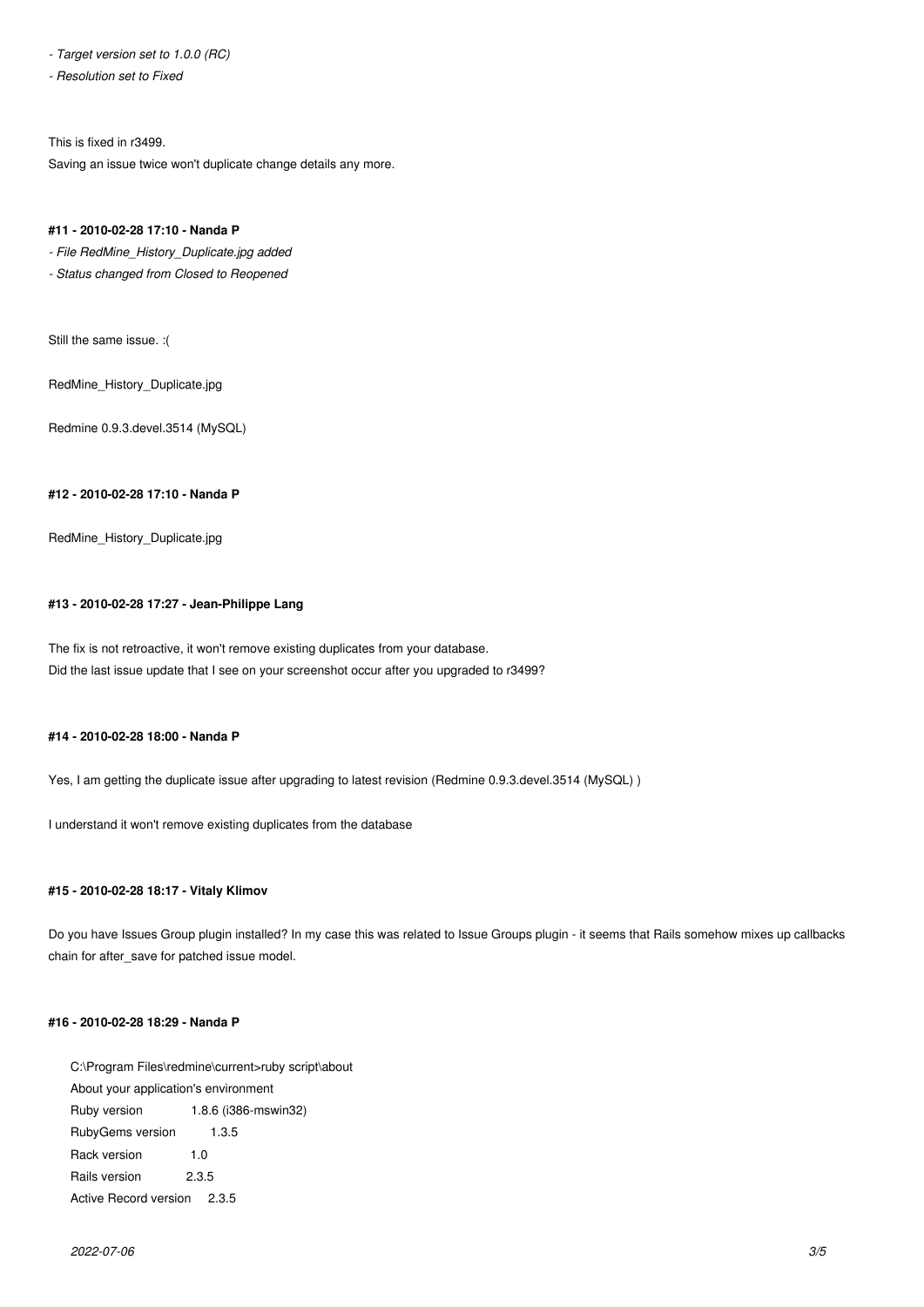Active Resource version 2.3.5 Action Mailer version 2.3.5 Active Support version 2.3.5 Application root C:/Program Files/redmine/current Environment development Database adapter mysql Database schema version 20100221100219

About your Redmine plugins

| Redmine Reports plugin                   | 0.1.0  |       |
|------------------------------------------|--------|-------|
| Charts Plugin                            | 0.0.14 |       |
| Redmine Blogs plugin                     | 0.0.4  |       |
| Timesheet Plugin                         | 0.5.0  |       |
| Redmine Question plugin                  | 0.3.0  |       |
| Stuff To Do Plugin                       | 0.3.0  |       |
| <b>Bulk Time Entry</b>                   | 0.4.0  |       |
| ezFAQ plugin                             | 0.3.3  |       |
| Redmine Exception Handler plugin         |        | 0.2.0 |
| Redmine Graphs plugin                    | 0.1.0  |       |
| Redmine Task Board plugin                |        | 1.0.0 |
| Redmine System Notification plugin 0.2.0 |        |       |
| <b>Tab Plugin</b>                        | 0.3.1  |       |
|                                          |        |       |

C:\Program Files\redmine\current>

## **#17 - 2010-02-28 19:01 - Vitaly Klimov**

Well, try to removing plugins one by one starting with those who patch redmine core (just move their folders to the other location) and see if at some moment in time dups will disappear. Or just remove all of the plugins and check it on the clean redmine.

#### **#18 - 2010-03-02 19:08 - Nanda P**

- I Removed all plugins & still having the same issue. :(

C:\Program Files\redmine\current>ruby script/about About your application's environment Ruby version 1.8.6 (i386-mswin32) RubyGems version 1.3.5 Rack version 1.0 Rails version 2.3.5 Active Record version 2.3.5 Active Resource version 2.3.5 Action Mailer version 2.3.5 Active Support version 2.3.5 Application root C:/Program Files/redmine/current Environment development Database adapter mysql Database schema version 20100221100219